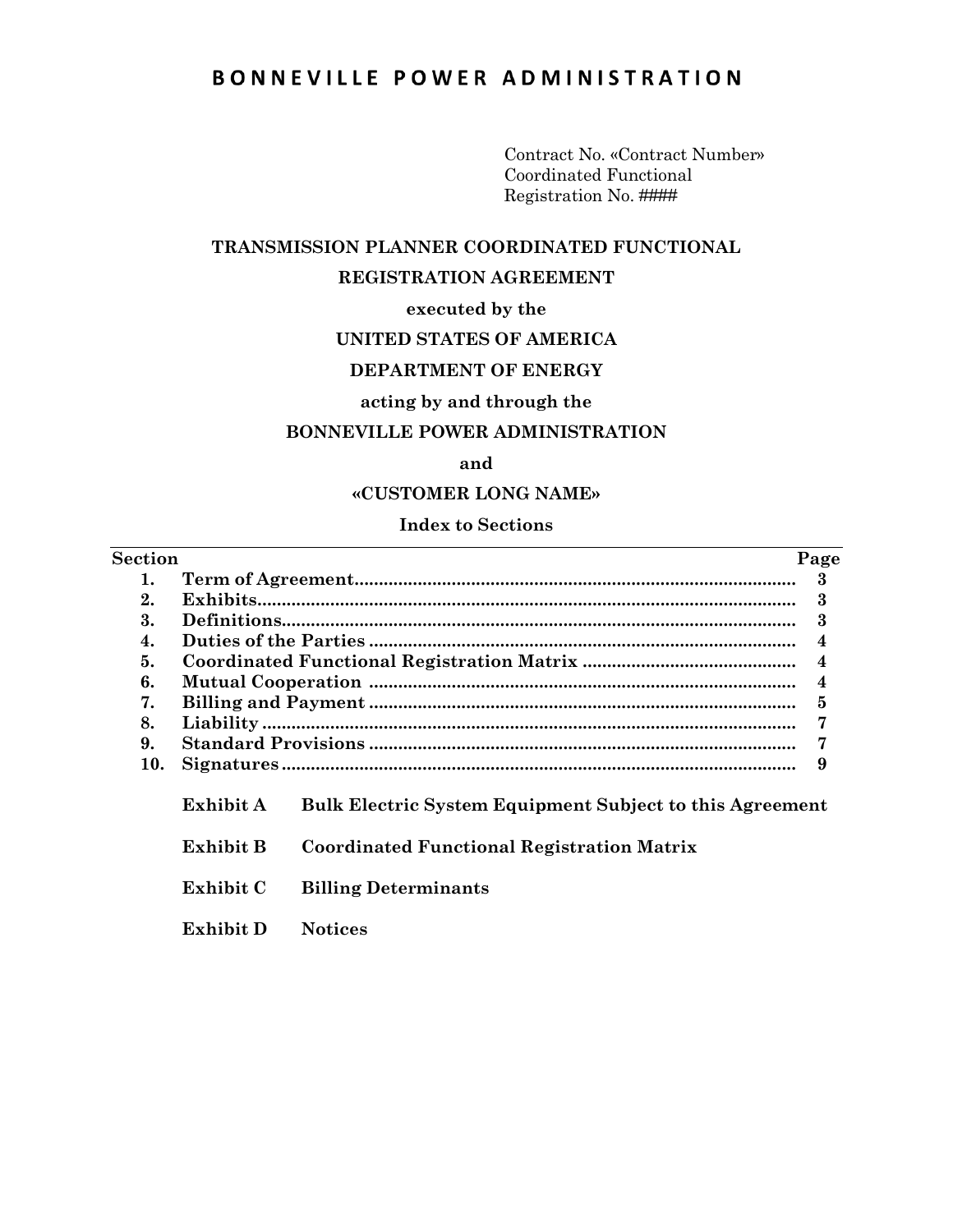This TRANSMISSION PLANNER COORDINATED FUNCTIONAL REGISTRATION AGREEMENT (Agreement) is entered into by the UNITED STATES OF AMERICA, Department of Energy, acting by and through the BONNEVILLE POWER ADMINISTRATION (BPA), and «CUSTOMER LONG NAME» (Customer), hereinafter individually referred to as "Party" and collectively as "Parties".

#### RECITALS

WHEREAS, the Energy Policy Act of 2005 (Act) authorized the Federal Energy Regulatory Commission (FERC) to approve Reliability Standards with which users, owners and operators of the bulk power system (which includes the Bulk Electric System (BES)) are required to comply (Reliability Standards);

WHEREAS, FERC has approved certain Reliability Standards applicable to Transmission Planner(s) (TP) proposed by the Electric Reliability Organization authorized by the Act to develop such standards (currently, the North American Electric Reliability Corporation (NERC));

WHEREAS, FERC, NERC and the Regional Reliability Organization (currently, the Western Electricity Coordinating Council (WECC)) have authority under the Act to enforce compliance with such Reliability Standards;

WHEREAS, BPA and Customer are registered with NERC as a TP for their respective transmission facilities, and Customer 's transmission facilities interconnect with BPA's transmission facilities in such a way that makes it more efficient for BPA to perform certain TP responsibilities for Customer;

WHEREAS, BPA has determined that the most sensible approach for achieving compliance for TP related standards and/or requirements for its customers is to enter into Coordinated Functional Registration (CFR) agreements with its qualifying customers;

WHEREAS, the Parties intend by this Agreement to enter into a CFR, as provided for in Rule 508 of the NERC Rules of Procedure, specifying their respective compliance responsibilities as TPs for the Customer's transmission facilities covered by this Agreement; and

WHEREAS, the Parties agree that the arrangements contained herein provide for both BPA and Customer to register as and perform the TP function for the Reliability Standards, Requirements, and sub-Requirements each Party is responsible for as set forth in this Agreement, and in a manner that will satisfy the Reliability Standards applicable to TPs, and take responsibility for enforcement actions for non-compliance with such Reliability Standards.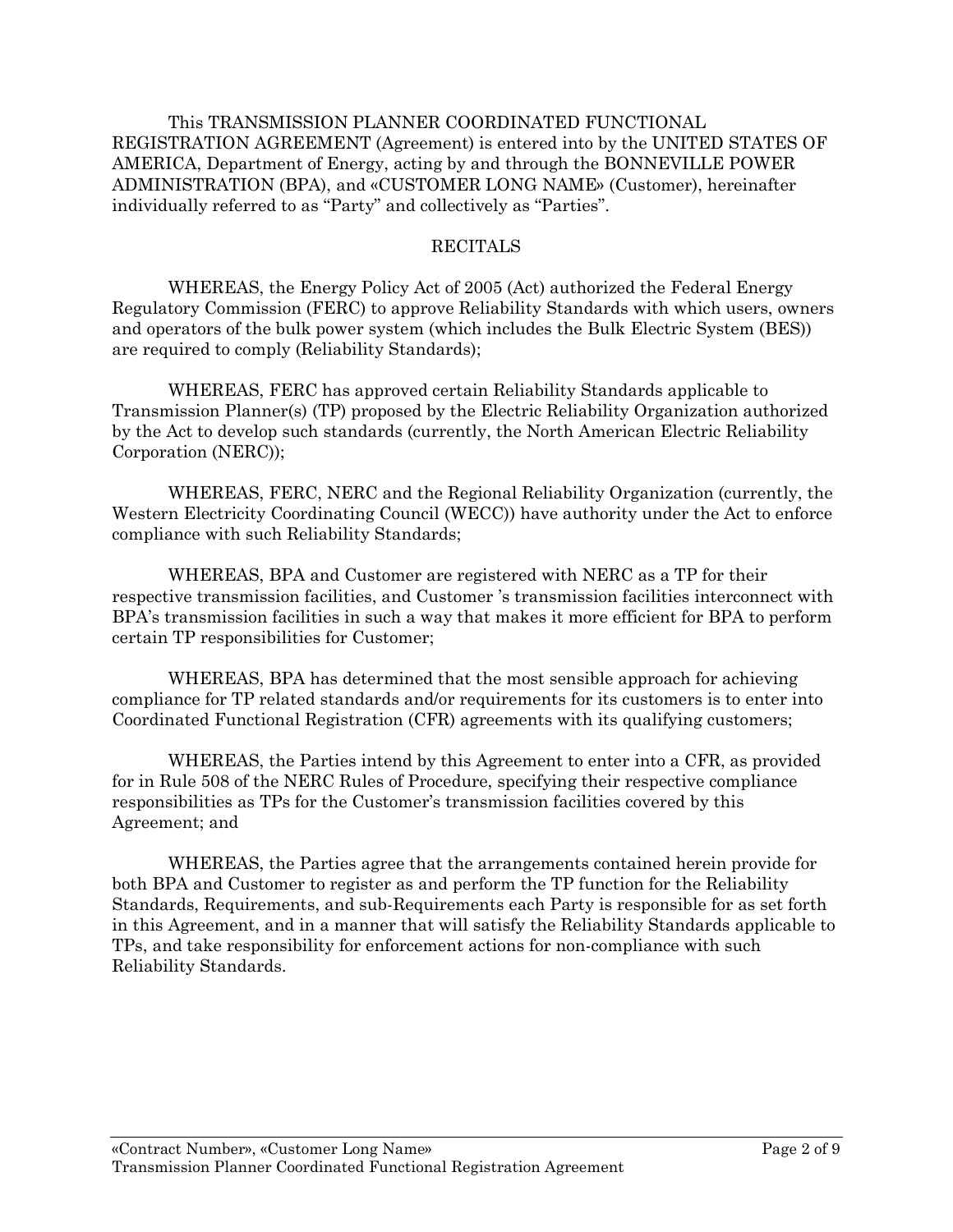In consideration of the promises and mutual covenants and agreements herein contained, the Parties agree as follows:

## **1. TERM OF AGREEMENT**

This Agreement shall become effective on the date that the Agreement has been accepted by WECC pursuant to Rule 508 of the NERC Rules of Procedure and shall continue in effect for five years after the Effective Date unless otherwise terminated by the Parties.

This Agreement may be terminated 90 days after written notice by Customer. BPA may terminate this Agreement after 90 days' written notice under the following circumstances:

- (a) Customer modifies BES equipment in Exhibit A without notifying BPA;
- (b) Customer fails to adhere to the processes and procedures outlined in the Transmission Planner Implementation Procedures (TPIP);
- (c) Customer fails to pay for TP services according to the terms in Section 7 below.

## **2. EXHIBITS**

The following Exhibits are hereby incorporated into and made part of this Agreement:

(a) Exhibit A Bulk Electric System Equipment Subject to this Agreement (b) Exhibit B Coordinated Functional Registration Matrix (c) Exhibit C Billing Determinants (d) Exhibit D Notices

#### **3. DEFINITIONS**

When used in this Agreement, the following terms have the meaning shown below. Capitalized terms that are not listed below shall have the meaning stated in the most recent Glossary of Terms used in NERC Reliability Standards or Appendix 2 of the NERC Rules of Procedure.

- (a) "Business Day" means any day that is normally observed by the Federal Government as a workday.
- (b) "Responsible Entity" means the Party that, as set forth in the Coordinated Functional Registration Matrix attached as Exhibit B to this Agreement, has responsibility for compliance with a particular Requirement, or sub-Requirement of an applicable Reliability Standard.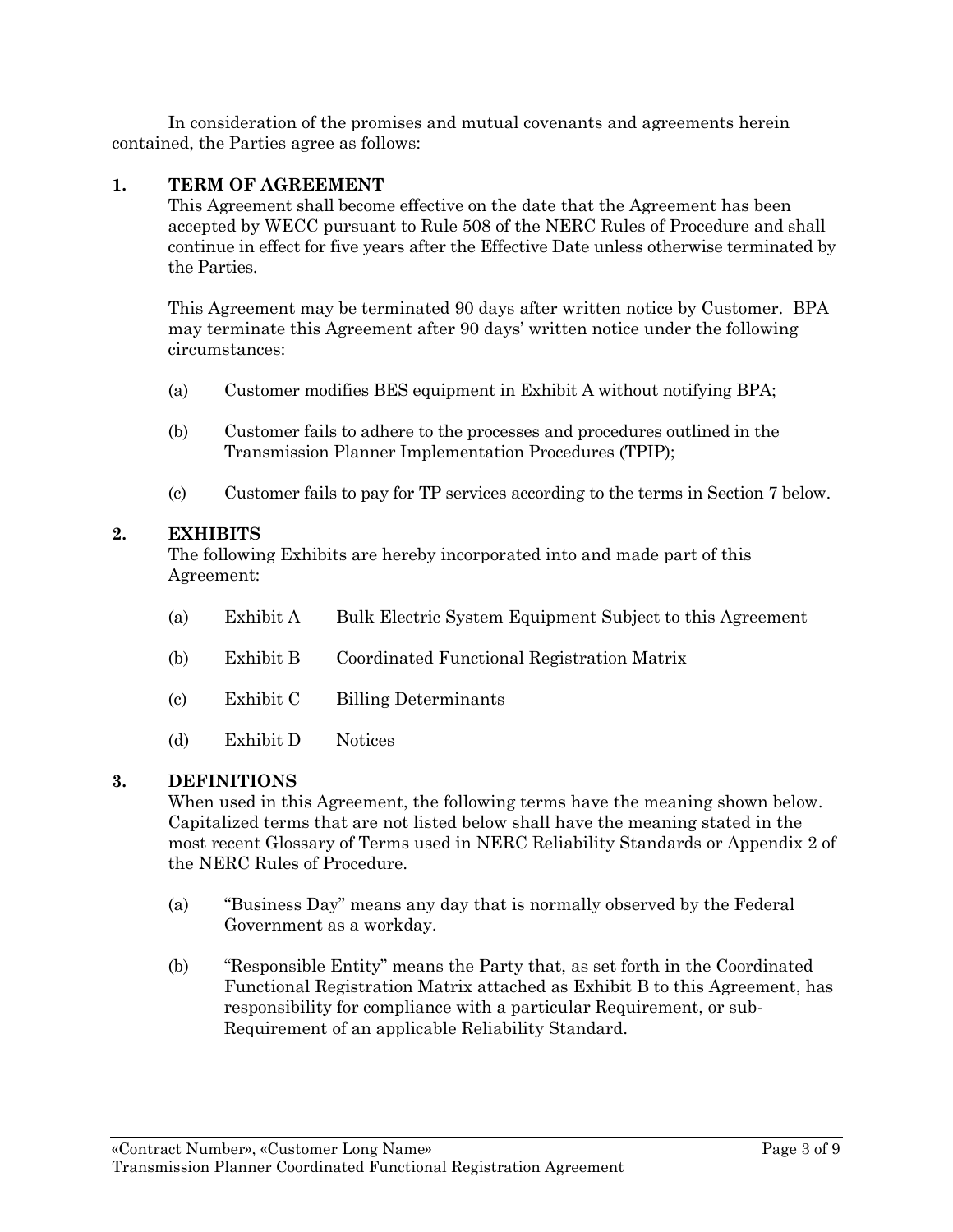- (c) "Reliability Standard" means a standard approved by the Federal Energy Regulatory Commission pursuant to section 215 of the Federal Power Act.
- (d) "Transmission Planner Implementation Procedures" (TPIP) are the collection of processes and procedures that the Parties will follow to help ensure compliance with each Responsible Entity's Requirements or sub-Requirements.

# **4. DUTIES OF THE PARTIES**

Each Party shall take compliance responsibility for each Reliability Standard, Requirement, or sub-Requirement identified as applicable to that Party pursuant to Exhibit B. This Agreement is specifically limited to the Reliability Standards, Requirements, and sub-Requirements identified in Exhibit B.

BPA shall develop procedures to be contained in the TPIP and incorporated by reference into this Agreement in order to provide BPA with the ability to carry out TP responsibilities as they relate to Customer's BES equipment listed in Exhibit A. Customer shall follow the procedures contained in the TPIP, and BPA shall provide outreach and assistance to the Customer in implementing the TPIP.

# **5. COORDINATED FUNCTIONAL REGISTRATION MATRIX**

Exhibit B identifies the responsibility of each Party with respect to the TP Reliability Standards, Requirements, and sub-Requirements, as amended. The Parties have mutually collaborated in developing the CFR Matrix so that both Parties can meet the intent and obligations of the TP Reliability Standards, and avoid any gaps or redundancies in the performance of the Parties' responsibilities.

The CFR Matrix lists out all of the NERC Standards, Requirements, and sub-Requirements that are applicable to a TP, and indicates which Party is the Responsible Entity for each one. The most granular level of each Reliability Standard (Requirement or sub-Requirement) will reside either with BPA or the Customer, not both.

# **6. MUTUAL COOPERATION**

# (a) **Requests for Information and Documentation**

The Parties agree to cooperate in good faith to provide each other information and documentation necessary to demonstrate compliance with each Party's respective obligations for the Reliability Standards covered by this Agreement at their own expense. This includes responding to any audit, data request, spot-check, investigation, or any other inquiry brought by WECC, NERC, or FERC, or in connection with any self-certification or self-report, relating to the Reliability Standards covered by this Agreement.

The Party requesting information and documentation from the other Party shall initiate such request in writing, to the contacts listed in Exhibit D. The other Party shall respond in accordance to regulatory data request timelines.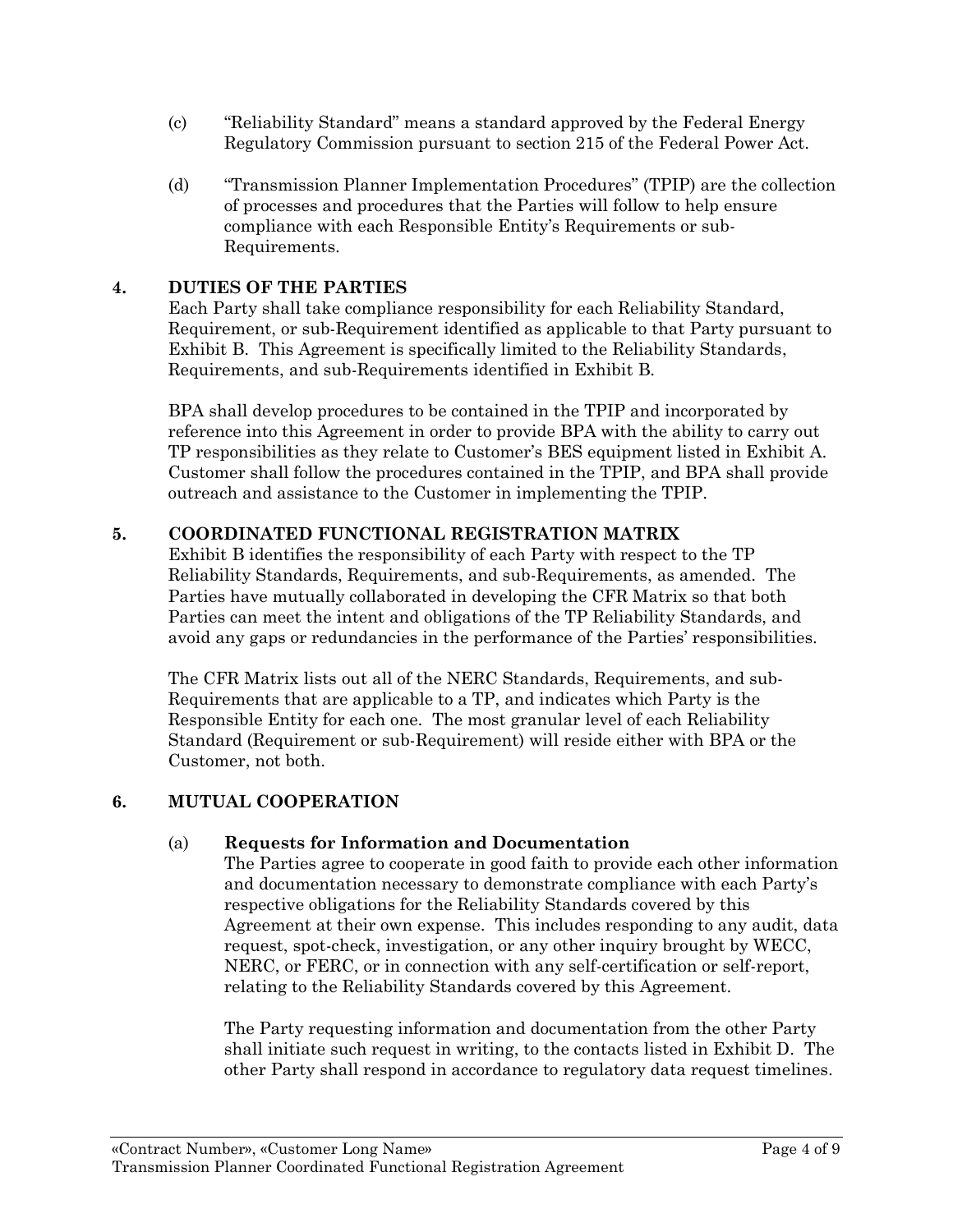All other requests; the Party receiving the requested information and documentation based on a mutually agreeable timeline.

(b) **Providing Notice of a Notice of Alleged Violation(s) (NOAV) or Notice of Alleged Violation(s) and Penalty or Sanction (NAVAPS)** In the event either Party receives a NOAV or NAVAPS with respect to a potential or alleged violation of a Reliability Standard covered by this Agreement, the Party receiving the notice shall notify the other Party in writing within seven (7) days of receiving the NOAV or NAVAPS to the contacts listed in Exhibit D.

# (c) **Disputes over the Responsible Entity**

If the Parties cannot agree over which Party is the Responsible Entity with respect to a NOAV or NAVAPS, the Parties shall attempt to resolve such disagreement in good faith within five (5) days. If the Parties cannot resolve such dispute, the matter shall be referred to WECC for resolution in accordance with Section 508 of the Compliance Monitoring and Enforcement Program.

## (d) **Costs and Penalties or Sanctions**

Each Party shall be solely responsible for all costs associated with any NOAV or NAVAPS where it is identified as the Responsible Entity, including penalties or sanctions assessed against it by WECC, NERC, or FERC.

## **7. [BILLING AND PAYMENT](file:///C:/Users/slt7303/AppData/Local/Microsoft/Windows/AppData/Local/Microsoft/Windows/Temporary%20Internet%20Files/AppData/Local/Documents%20and%20Settings/rep6531/Local%20Settings/Temporary%20Internet%20Files/OLKC6/Provisions%20Agency-wide%203_03_08%20(2).doc%23Table_of_Contents_Part_3G%23Table_of_Contents_Part_3G)**

#### (a) **Billing**

BPA shall bill Customer monthly for the annual costs. BPA may send Customer an estimated bill followed by a final bill. The Issue Date is the date BPA electronically sends the bill to Customer. If electronic transmittal of the entire bill is not practical, BPA shall transmit a summary electronically, and send the entire bill by United States mail.

#### (b) **Payment**

Customer shall pay all bills electronically in accordance with instructions on the bill. Payment of all bills, whether estimated or final, must be received by the  $20<sup>th</sup>$  day after the Issue Date of the bill (Due Date). If the  $20<sup>th</sup>$  day is a Saturday, Sunday, or federal holiday, then the Due Date is the next Business Day.

If Customer has made payment on an estimated bill then:

(1) If the amount of the final bill exceeds the amount of the estimated bill, Customer shall pay BPA the difference between the estimated bill and final bill by the final bill's Due Date; or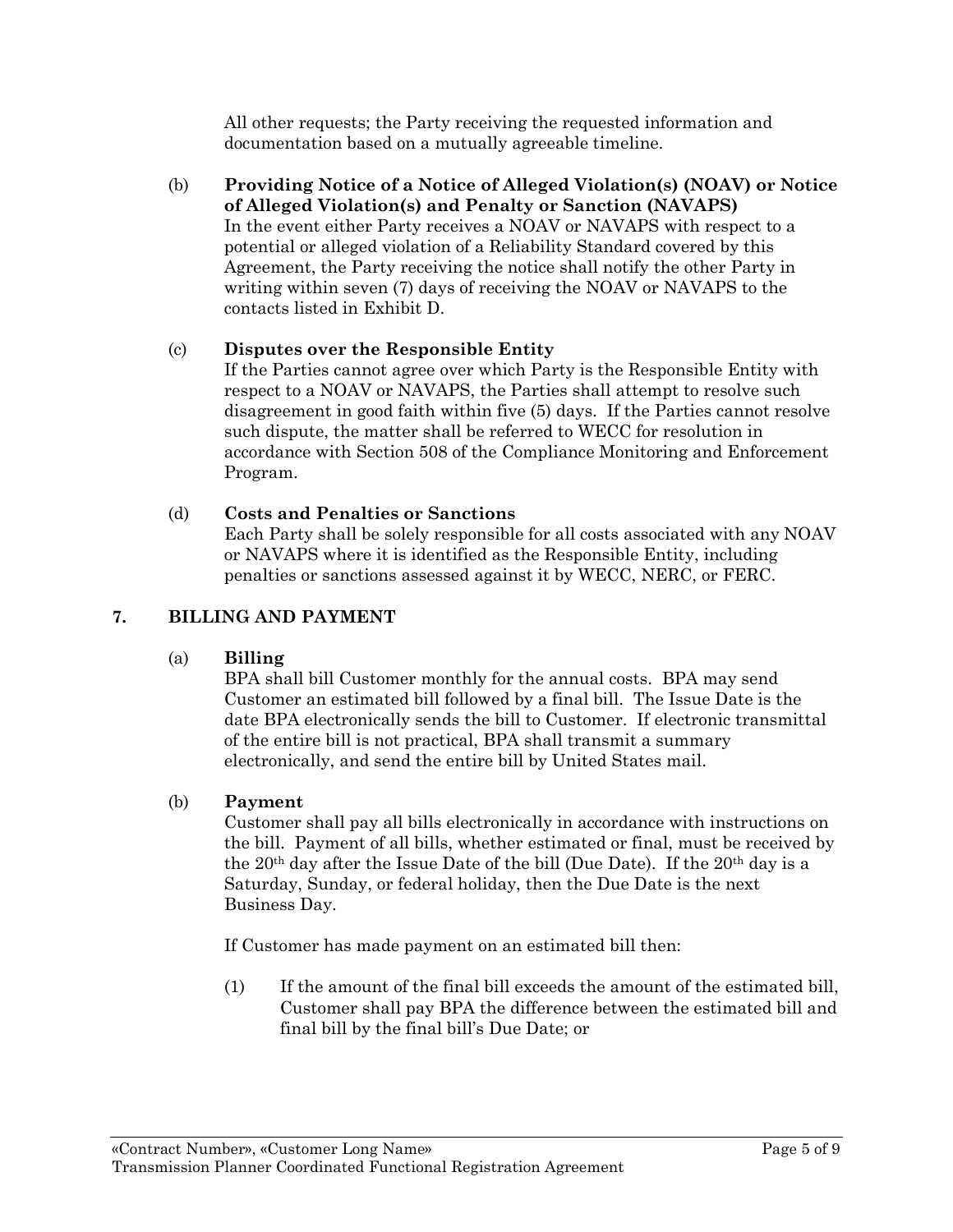(2) If the amount of the final bill is less than the amount of the estimated bill, BPA shall pay Customer the difference between the estimated bill and final bill by the 20th day after the final bill's Issue Date. If the 20th day is a Saturday, Sunday, or federal holiday, the difference shall be paid by the next Business Day.

# (c) **Late Payments**

After the Due Date, a late payment charge equal to the higher of:

- (1) The Prime Rate (as reported in the Wall Street Journal or successor publication, in the first issue published during the month in which payment was due) plus four (4) percent, divided by 365; or
- (2) The Prime Rate times 1.5, divided by 365;

shall be applied each day to any unpaid balance.

# (d) **Termination**

If Customer has not paid its bill in full by the Due Date, it shall have 45 days to cure its non-payment by making payment in full. If, Customer does not provide payment within three Business Days after receipt of an additional written notice from BPA, and BPA determines in its sole discretion that Customer is unable to make the payments owed, then BPA may terminate this Agreement consistent with Section 1 above. Written notices sent under this Section 7(d) must comply with Exhibit D.

# (e) **Disputed Bills**

- (1) If Customer disputes any portion of a charge or credit on Customer's estimated or final bills, Customer shall provide written notice to BPA with a copy of the bill noting the disputed amounts. Notwithstanding whether any portion of the bill is in dispute, Customer shall pay the entire bill by the Due Date. This Section 7(e)(1) does not allow Customer to challenge the validity of any BPA rate.
- (2) Unpaid amounts on a bill (including both disputed and undisputed amounts) are subject to the late payment charges provided above. Notice of a disputed charge on a bill does not constitute BPA's agreement that a valid claim under contract law has been stated.
- (3) If the Parties agree, or if after a final determination of a dispute pursuant to Section 9(c), Customer is entitled to a refund of any portion of the disputed amount, then BPA shall make such refund with simple interest computed from the date of receipt of the disputed payment to the date the refund is made. The daily interest rate shall equal the Prime Rate (as reported in the Wall Street Journal or successor publication in the first issue published during the month in which payment was due) divided by 365.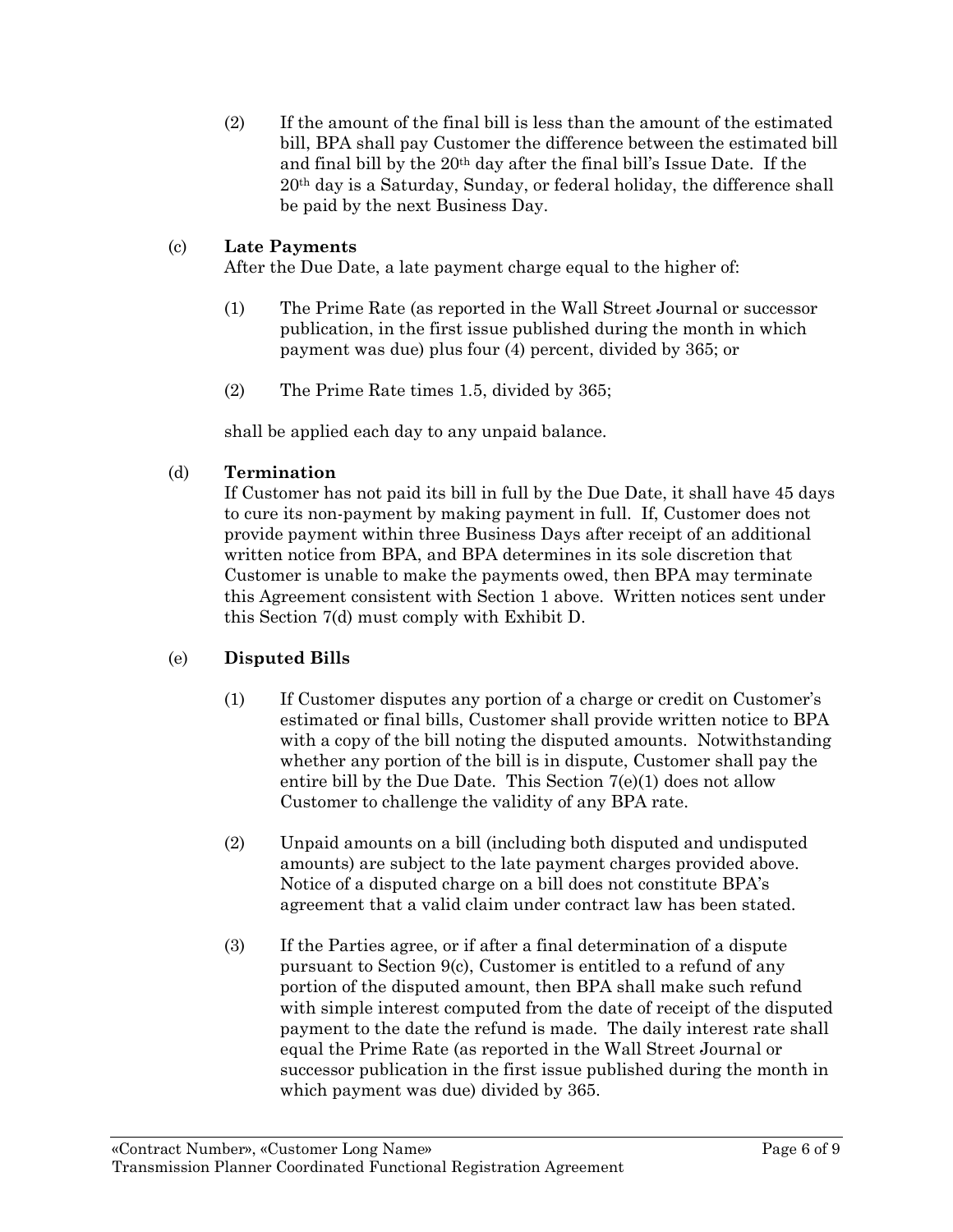### **8. LIABILITY**

In no event shall either Party, including its officers, employees, agents or representatives, be liable for any lost or prospective profits or for any other special, punitive, exemplary, consequential, incidental or indirect losses or damages (in tort, contract or otherwise) under or in respect of this Agreement.

#### **9. STANDARD PROVISIONS**

#### (a) **Amendments**

Except where this Agreement explicitly allows one Party to unilaterally amend a provision or revise an exhibit, no amendment or exhibit revision to this Agreement shall be of any force or effect unless set forth in a written instrument signed by authorized representatives of each Party.

#### (b) **Assignment**

This Agreement is binding on any successors and assigns of the Parties. Neither Party may otherwise transfer or assign this Agreement, in whole or in part, without the other Party's written consent. Such consent shall not be unreasonably withheld.

#### (c) **Dispute Resolution**

- (1) In the event of a dispute arising out of this Agreement, the Parties shall negotiate in good faith to reach an acceptable and timely resolution. If the Parties are unable to resolve the dispute to their mutual satisfaction within five Business Days, or any other mutually acceptable time period after negotiation begins, the Parties shall attempt in good faith to resolve the dispute through non-binding mediation.
- (2) Each Party shall be responsible for its own expenses and one-half of the expenses of the mediator.

#### (d) **Entire Agreement**

This Agreement, including documents expressly incorporated by reference, constitutes the entire agreement between the Parties. It supersedes all previous communications, representations, or contracts, either written or oral, which purport to describe or embody the subject matter of this Agreement.

#### (e) **Freedom of Information Act (FOIA)**

BPA may release information provided by Customer to comply with FOIA or if required by any other Federal law or court order. For information that Customer designates in writing as proprietary, BPA will limit the use and dissemination of that information within BPA to employees who need the information for purposes of this Agreement.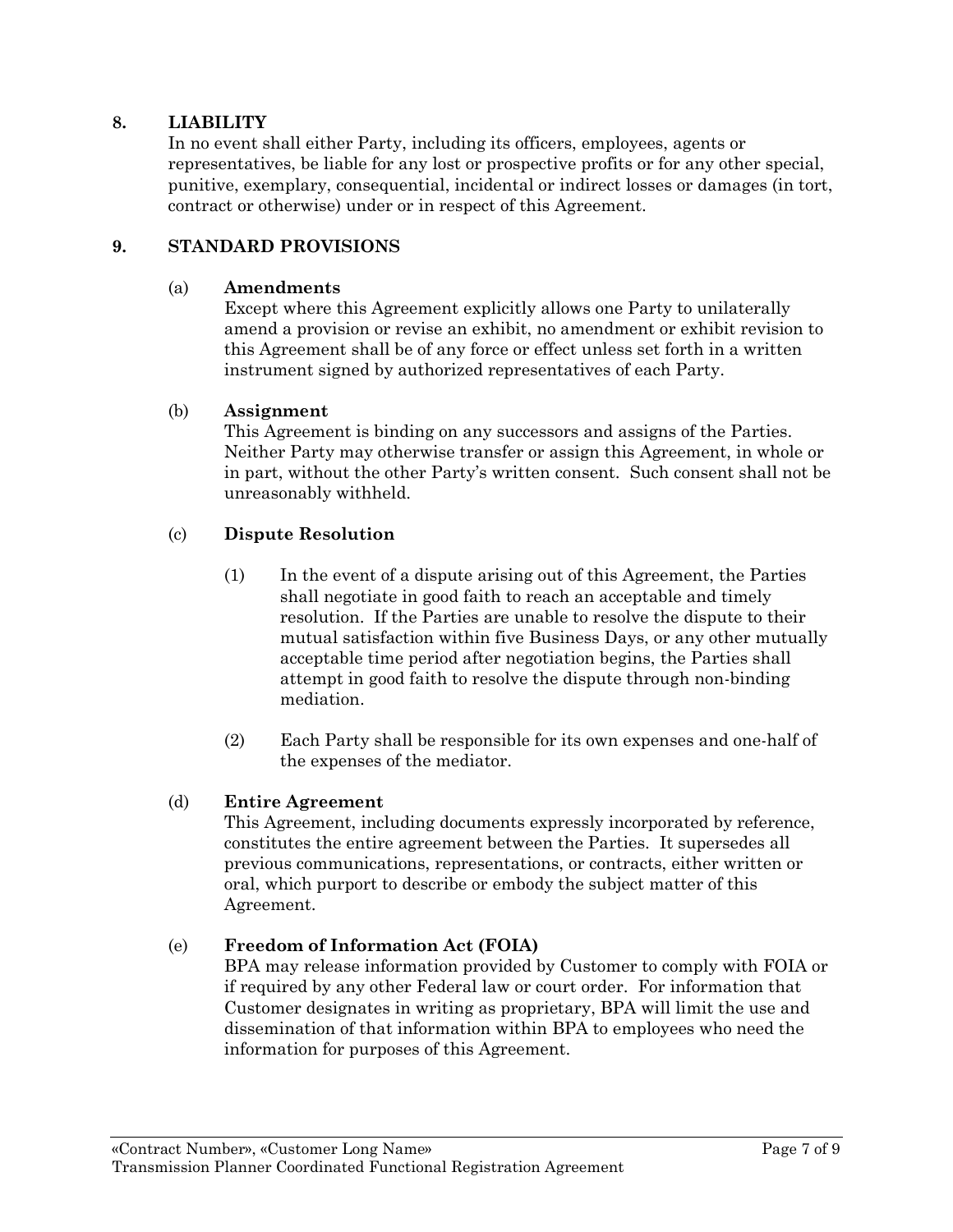## (f) **Governing Law**

This Agreement shall be interpreted, construed and enforced in accordance with Federal law.

#### (g) **No Third Party Beneficiaries**

This Agreement is made and entered into for the sole benefit of the Parties, and the Parties intend that no other person or entity shall be a direct or indirect beneficiary of this Agreement.

### (h) **Section Headings**

Section headings and subheadings appearing in this Agreement are inserted for convenience only and are not to be construed as interpretations of text.

#### (i) **Several Obligations**

Except where specifically stated in this Agreement, the duties, obligations and liabilities of the Parties are intended to be several and not joint or collective.

## (j) **Uncontrollable Forces**

The Parties shall not be in breach of their respective obligations to the extent the failure to fulfill any obligation is due to an Uncontrollable Force. "Uncontrollable Force" means an event beyond the reasonable control of, and without the fault or negligence of, the Party claiming the Uncontrollable Force that prevents that Party from performing its contractual obligations under this Agreement and which, by exercise of that Party's reasonable care, diligence and foresight, such Party was unable to avoid. Uncontrollable Forces include, but are not limited to:

- (1) Strikes or work stoppage;
- (2) Floods, earthquakes, or other natural disasters; terrorist acts; and
- (3) Final orders or injunctions issued by a court or regulatory body having competent subject matter jurisdiction which the Party claiming the Uncontrollable Force, after diligent efforts, was unable to have stayed, suspended, or set aside pending review by a court of competent subject matter jurisdiction.

Neither the unavailability of funds or financing, nor conditions of national or local economies or markets shall be considered an Uncontrollable Force. The economic hardship of either Party shall not constitute an Uncontrollable Force. Nothing contained in this provision shall be construed to require either Party to settle any strike or labor dispute in which it may be involved.

If an Uncontrollable Force prevents a Party from performing any of its obligations under this Agreement, such Party shall: (1) immediately notify the other Party of such Uncontrollable Force by any means practicable and confirm such notice in writing as soon as reasonably practicable; (2) use its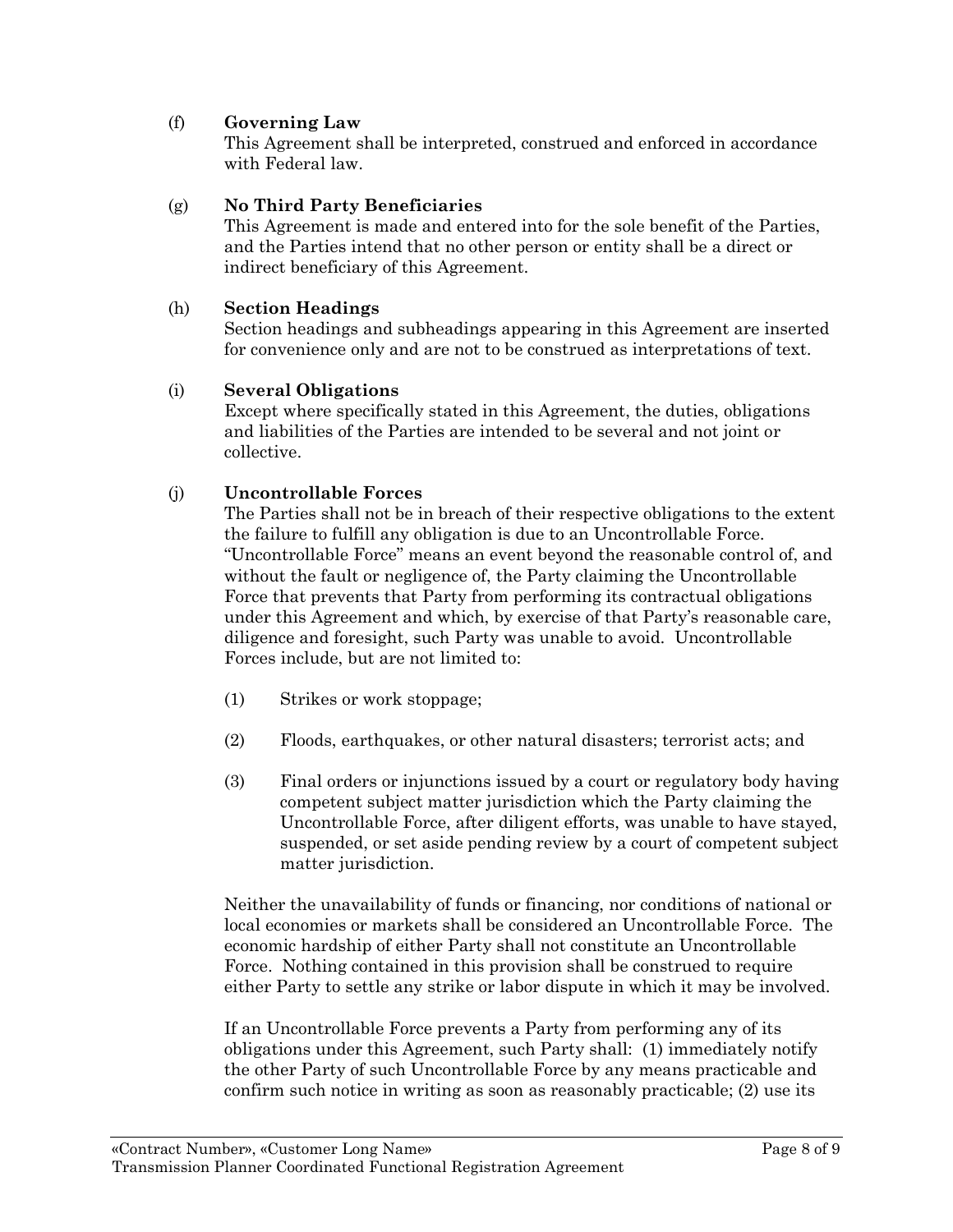best efforts to mitigate the effects of such Uncontrollable Force, remedy its inability to perform, and resume full performance of its obligation hereunder as soon as reasonably practicable; (3) keep the other Party apprised of such efforts on an ongoing basis; and (4) provide written notice of the resumption of performance. Written notices sent under this section must comply with Exhibit D.

#### (k) **Waivers**

No waiver of any provision or breach of this Agreement shall be effective unless such waiver is in writing and signed by the waiving Party, and any such waiver shall not be deemed a waiver of any other provision of this Agreement or any other breach of this Agreement.

#### **10. SIGNATURES**

This Agreement may be executed in several counterparts, all of which taken together will constitute one single agreement, and may be executed by electronic signature and delivered electronically. The Parties have executed this Agreement as of the last date indicated below.

| «CUSTOMER LONG NAME»                              | UNITED STATES OF AMERICA<br>Department of Energy<br><b>Bonneville Power Administration</b> |
|---------------------------------------------------|--------------------------------------------------------------------------------------------|
| $\mathbf{By:}$                                    | By:                                                                                        |
| Title:                                            | Manager, Customer Service Engineering<br>Title:                                            |
| If opting out of the electronic signature:<br>By: |                                                                                            |
| Name:                                             |                                                                                            |
| (Print/Type)<br>Title:                            |                                                                                            |
| Date:                                             |                                                                                            |
|                                                   |                                                                                            |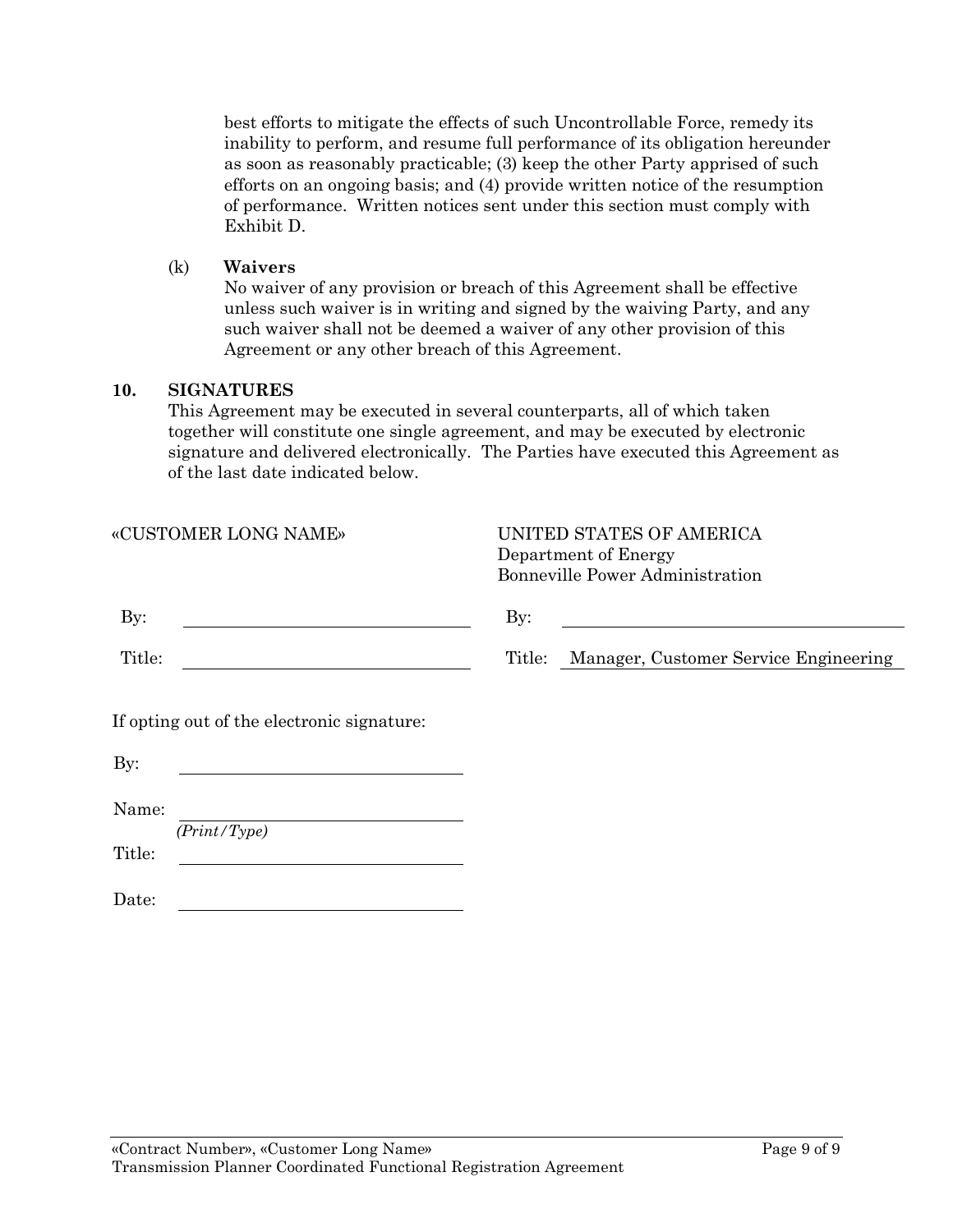#### **EXHIBIT A BES EQUIPMENT SUBJECT TO THIS AGREEMENT**

BPA will perform TP responsibilities for Customer's BES equipment that is listed below in accordance with the TP procedures that are contained in the TPIP. Customer is not charged for BPA owned equipment. This exhibit contains a complete listing of the BES equipment.

## **1. DESCRIPTION OF BES EQUIPMENT SUBJECT TO THIS AGREEMENT**

*[Drafter's Note: Insert table from TOP Exhibit]*

## **2. REVISIONS**

Customer shall notify BPA in writing when updates to this exhibit are necessary to accurately reflect the facilities over which BPA will carry out BPA's assigned TP responsibilities. Customer shall also inform BPA as early in the planning process as practicable, but no later than 90 days before changes are made, when Customer identifies the need for equipment changes. The Parties shall revise this exhibit to reflect such changes. The Parties shall mutually agree on any such exhibit revisions. The effective date of any revision to this exhibit shall be the later of the date the actual circumstances described by the revision occur or the date necessary visibility and control equipment is installed.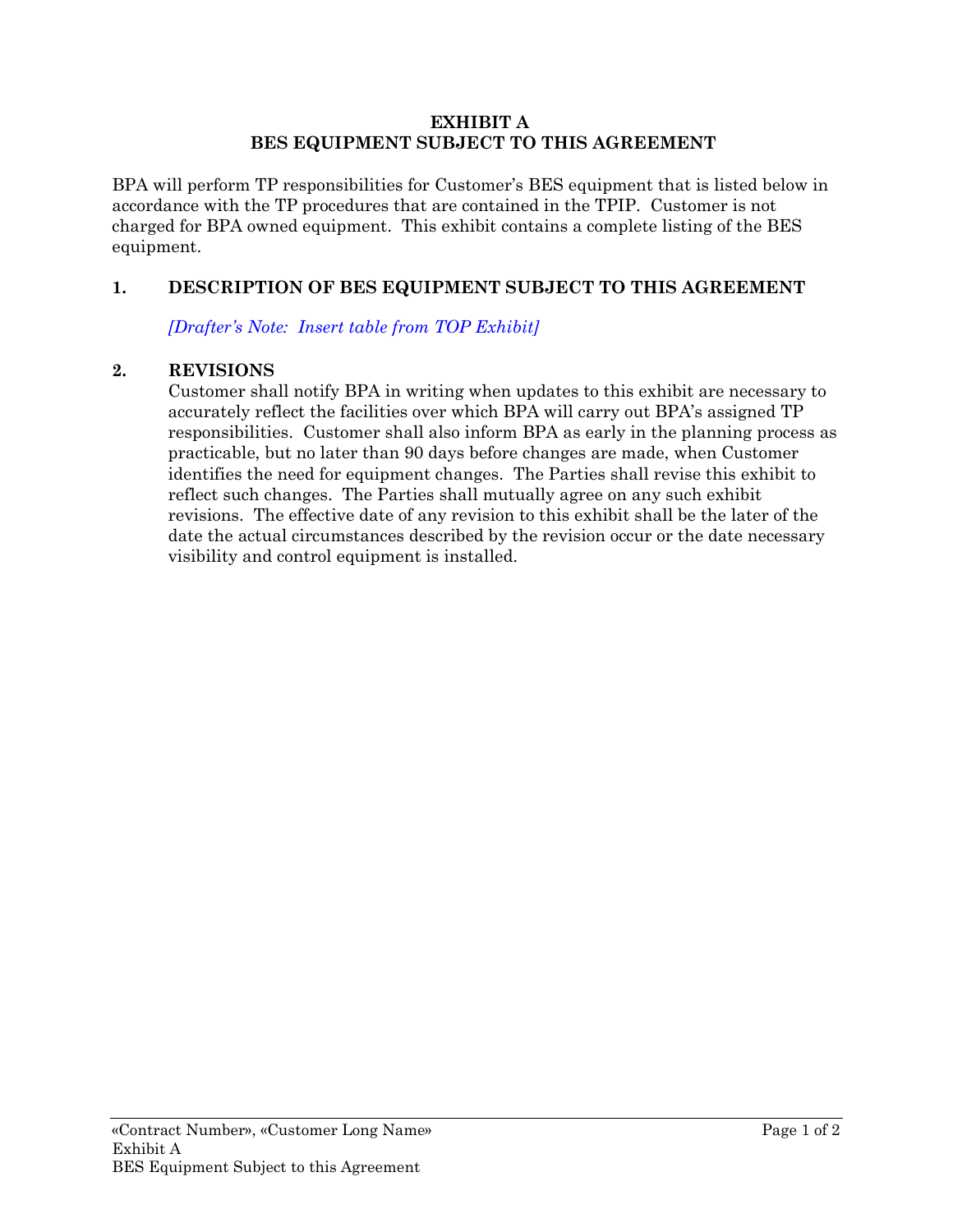# **ONE LINE DIAGRAM**

*[Drafter's Note: Insert One Line Diagram from TOP Exhibit]*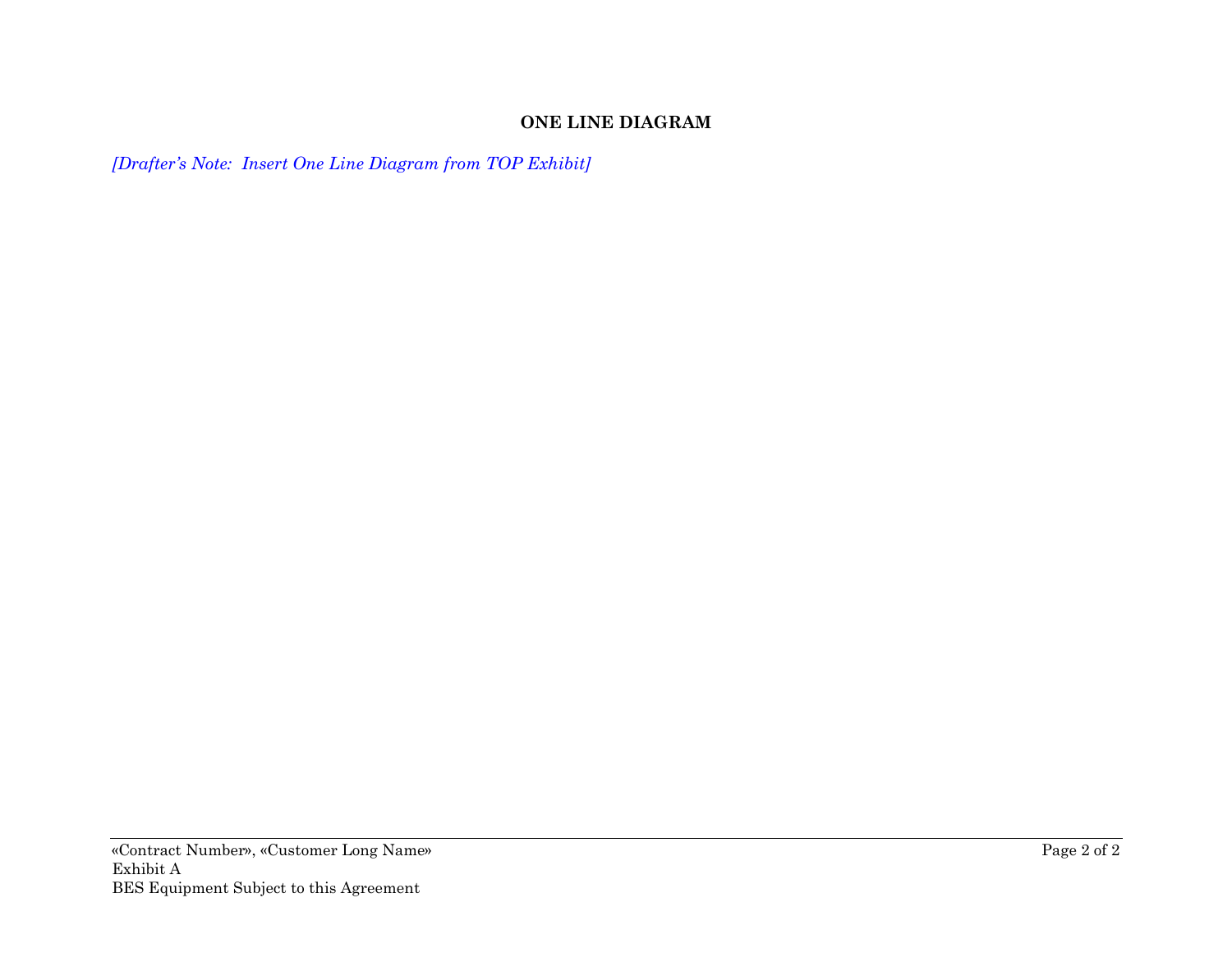## **EXHIBIT B COORDINATED FUNCTIONAL REGISTRATION MATRIX**

# **TABLE 1**

The following portion of the Coordinated Functional Registration (CFR) Matrix represents Customer's responsibility for compliance.

# **1. CUSTOMER RESPONSIBILITY FOR COMPLIANCE**

|          |                               |              | <b>BPA</b>      | $\bf Customer$ |                             |
|----------|-------------------------------|--------------|-----------------|----------------|-----------------------------|
| Standard | Standard<br>Mandatory<br>Date | Requirements | <b>NCR05032</b> | [Insert NCR #] | <b>Responsibility Notes</b> |
|          |                               |              |                 |                |                             |
|          |                               |              |                 |                |                             |
|          |                               |              |                 |                |                             |
|          |                               |              |                 |                |                             |
|          |                               |              |                 |                |                             |
|          |                               |              |                 |                |                             |
|          |                               |              |                 |                |                             |
|          |                               |              |                 |                |                             |
|          |                               |              |                 |                |                             |
|          |                               |              |                 |                |                             |
|          |                               |              |                 |                |                             |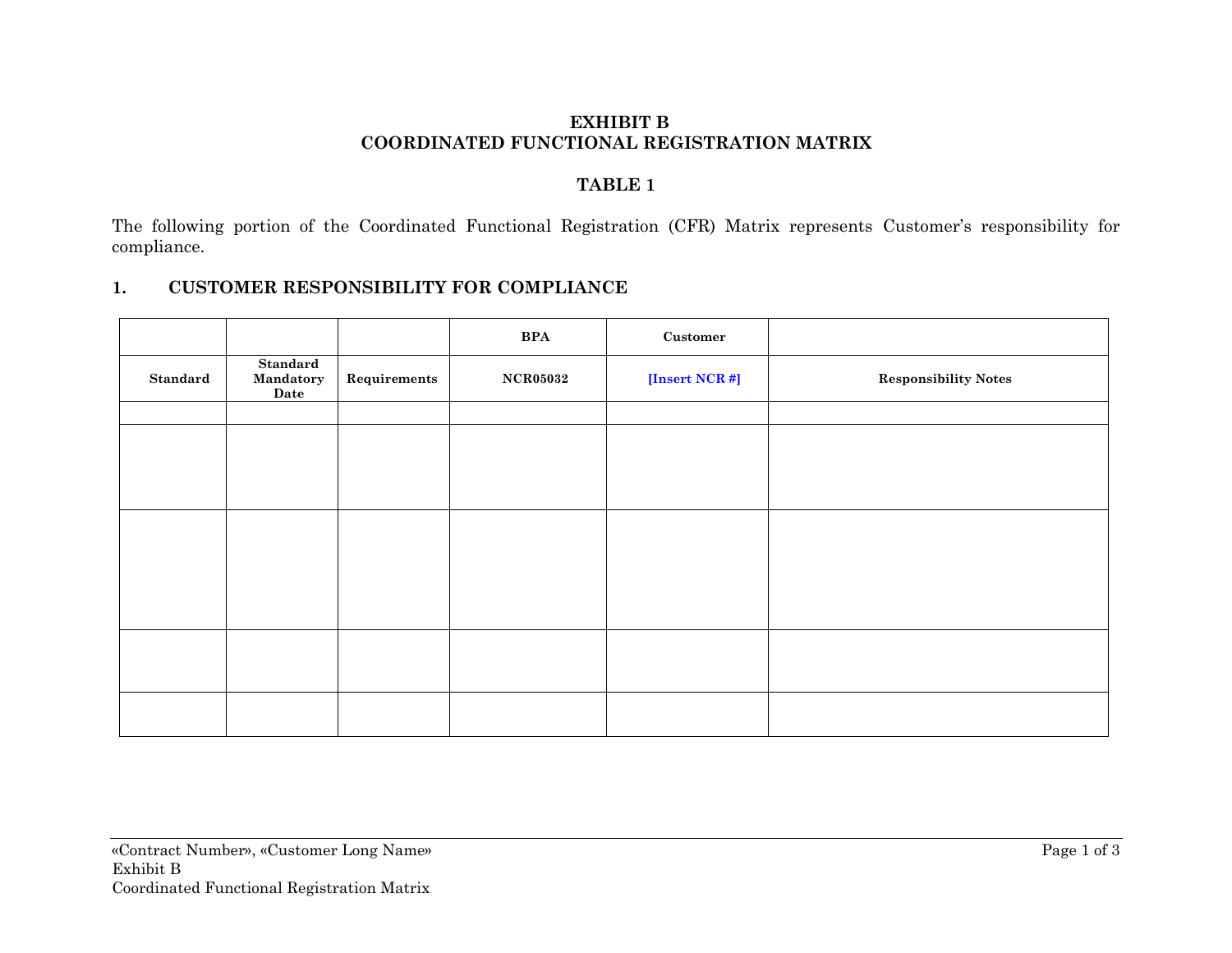# **TABLE 2**

The following portion of the Coordinated Functional Registration (CFR) Matrix represents BPA's responsibility for compliance.

# **2. BPA RESPONSIBILITY FOR COMPLIANCE**

|                 |                                      |                      | $\mathbf{B}\mathbf{P}\mathbf{A}$ | $\bf Customer$ |                             |
|-----------------|--------------------------------------|----------------------|----------------------------------|----------------|-----------------------------|
| <b>Standard</b> | <b>Standard</b><br>Mandatory<br>Date | ${\bf Requirements}$ | <b>NCR05032</b>                  | [Insert NCR #] | <b>Responsibility Notes</b> |
|                 |                                      |                      |                                  |                |                             |
|                 |                                      |                      |                                  |                |                             |
|                 |                                      |                      |                                  |                |                             |
|                 |                                      |                      |                                  |                |                             |
|                 |                                      |                      |                                  |                |                             |
|                 |                                      |                      |                                  |                |                             |
|                 |                                      |                      |                                  |                |                             |
|                 |                                      |                      |                                  |                |                             |
|                 |                                      |                      |                                  |                |                             |
|                 |                                      |                      |                                  |                |                             |
|                 |                                      |                      |                                  |                |                             |
|                 |                                      |                      |                                  |                |                             |
|                 |                                      |                      |                                  |                |                             |
|                 |                                      |                      |                                  |                |                             |
|                 |                                      |                      |                                  |                |                             |
|                 |                                      |                      |                                  |                |                             |
|                 |                                      |                      |                                  |                |                             |
|                 |                                      |                      |                                  |                |                             |
|                 |                                      |                      |                                  |                |                             |
|                 |                                      |                      |                                  |                |                             |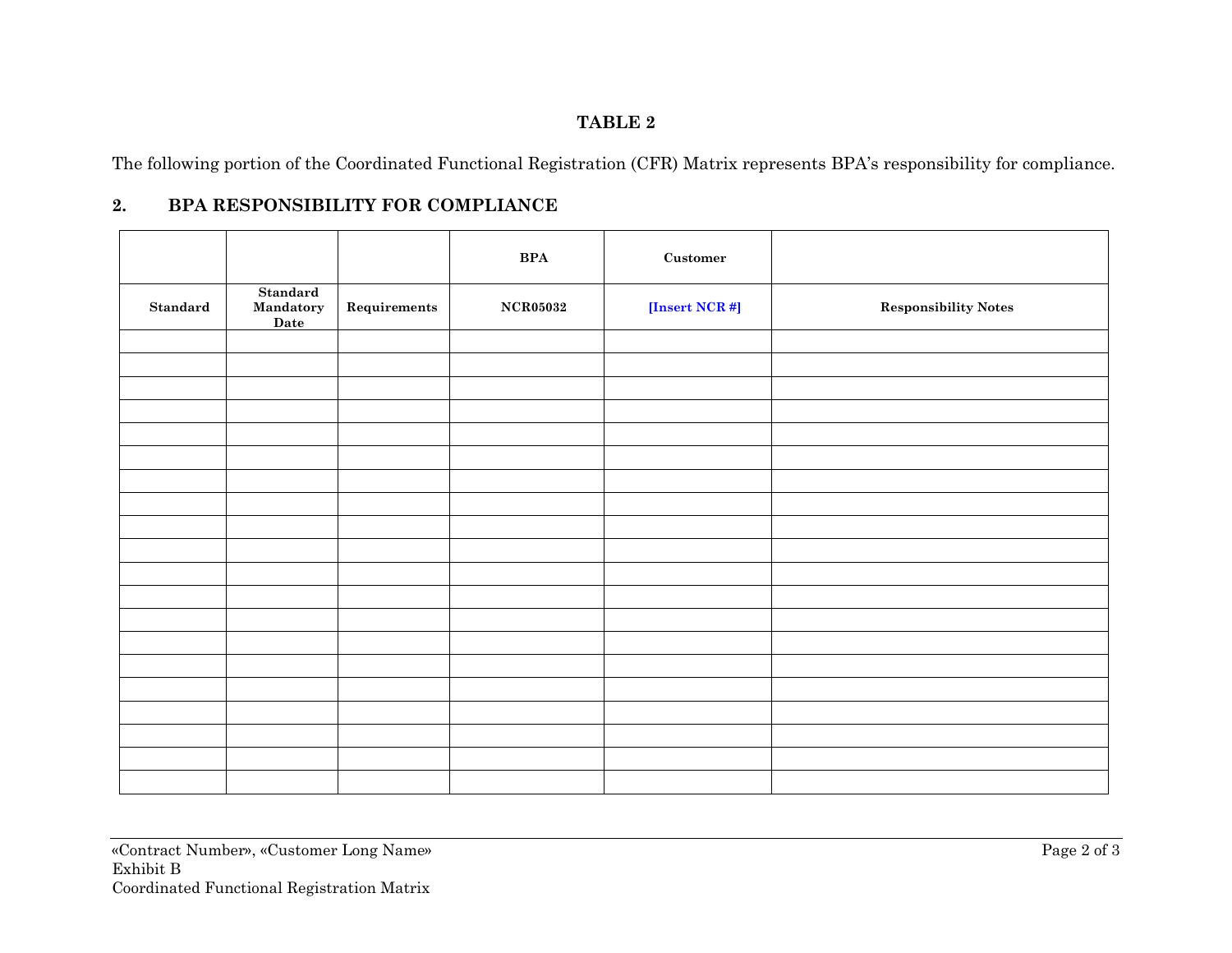|          |                               |              | <b>BPA</b>      | $\bf Customer$ |                             |
|----------|-------------------------------|--------------|-----------------|----------------|-----------------------------|
| Standard | Standard<br>Mandatory<br>Date | Requirements | <b>NCR05032</b> | [Insert NCR #] | <b>Responsibility Notes</b> |
|          |                               |              |                 |                |                             |
|          |                               |              |                 |                |                             |
|          |                               |              |                 |                |                             |
|          |                               |              |                 |                |                             |
|          |                               |              |                 |                |                             |
|          |                               |              |                 |                |                             |
|          |                               |              |                 |                |                             |
|          |                               |              |                 |                |                             |
|          |                               |              |                 |                |                             |
|          |                               |              |                 |                |                             |
|          |                               |              |                 |                |                             |

# **3. REVISIONS**

Upon approval by FERC of any new Reliability Standards, changes to existing Reliability Standards, or retirement of Reliability Standards that apply to each Party's obligations in this Agreement, the Parties shall confer within 45 days regarding their respective compliance responsibilities for the new, revised, or retired Standards and agree upon revisions to the CFR Matrix to address the new or revised Reliability Standards. The Parties shall mutually agree to any revisions to the CFR Matrix prior to the mandatory date of the new or revised Standard.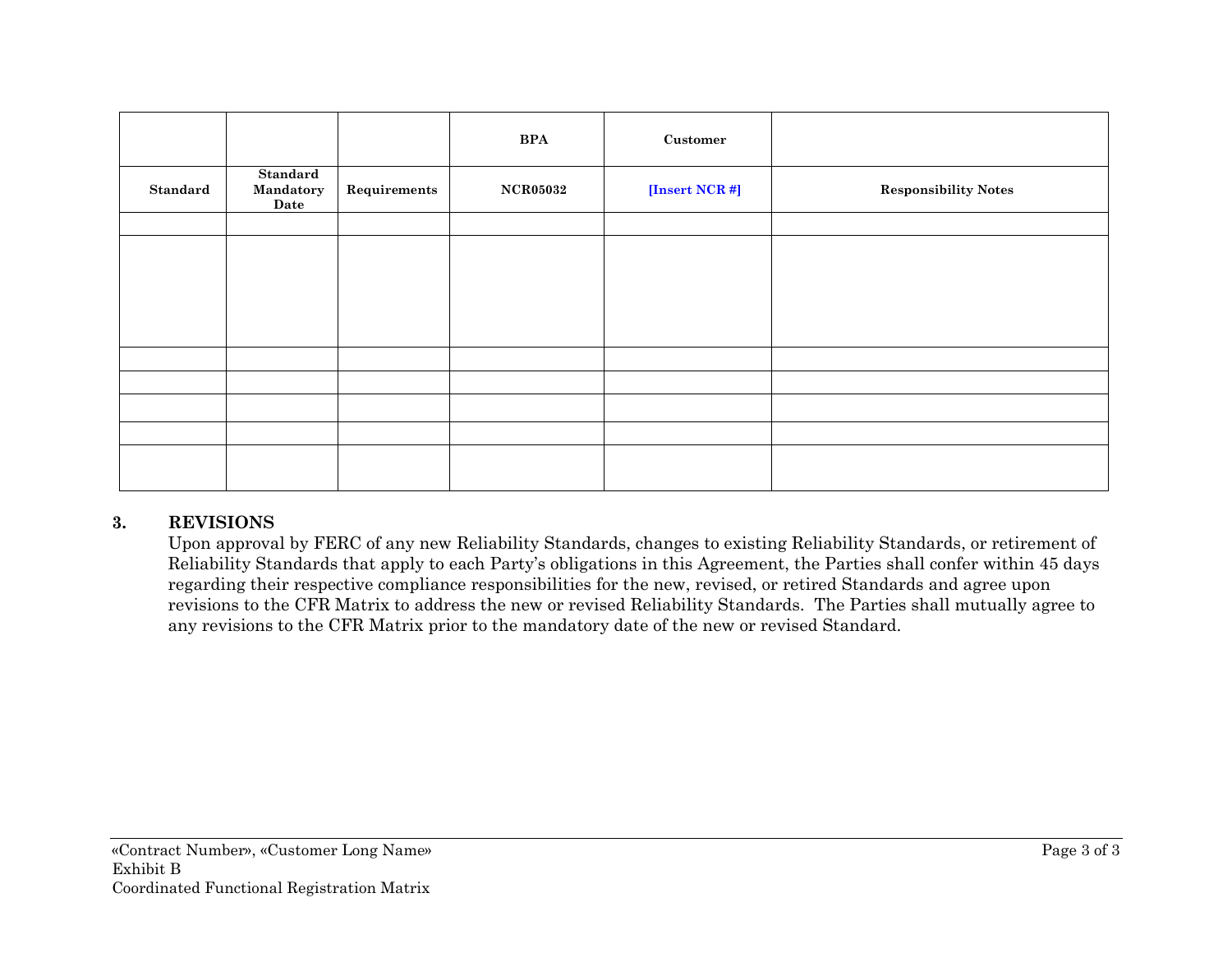#### **EXHIBIT C BILLING DETERMINANTS**

## **1. COST**

Year Annual cost is comprised of:

| Base Charge:                               |                         |  |
|--------------------------------------------|-------------------------|--|
| Annual Load:                               | # MW $\times$ \$##      |  |
| $\#$ of Lines:                             | $# \times \$\#,\#+\#$   |  |
| # of Buses:                                | $# \times \$\#,\#+\#+\$ |  |
| Total annual charge for Year               |                         |  |
| Total monthly charge for Year <sup>1</sup> |                         |  |

## **2. REVISIONS**

Upon 90 days written notice, BPA may unilaterally revise Exhibit C pursuant to the following:

This exhibit may change if BPA's cost basis needs to be adjusted based on but not limited to:

- (a) Annual cost allocation review.
- (b) Number of requirements.
- (c) Number of participating customers.
- (d) Change in facilities.
- (e) Change in customer load.

<sup>1</sup> The monthly charges will be the annual cost divided by the remainder of the whole calendar months within the calendar year. Customer's annual cost will be divided by # months with an expected execution date of DATE.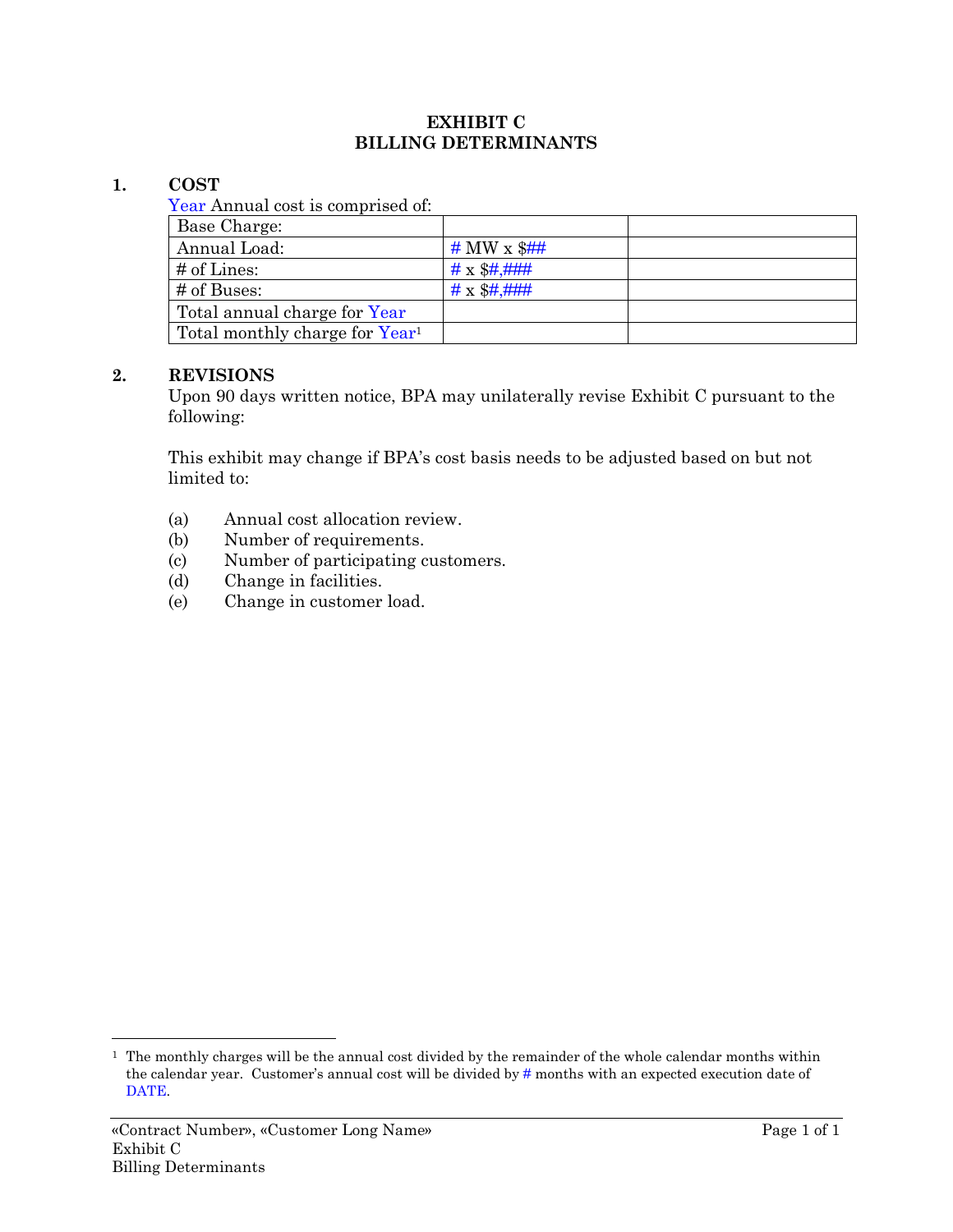#### **EXHIBIT D NOTICES**

# **1. ADMINISTRATIVE NOTICES**

Any notice or other communication related to this Agreement, other than notices of an operating nature (Section 2 below) shall be delivered in person, or with proof of receipt by email, facsimile, First Class mail or overnight delivery service. Notices are effective on the date received. Either Party may change the contact information by providing notice of such change to the following person and address:

Street Address City, State Zip Attention: Contact Name Title: Phone: Fax: Email:

# **To «Customer Long Name»: To Bonneville Power Administration:**

Attention: Customer Service Reliability Program – TPCR/TPP-4 Phone: (360) 418-8777 Email: csrp@bpa.gov

# **First Class Mail:**

Bonneville Power Administration P.O. Box 61409 Vancouver, WA 98666

# **Overnight Delivery Service:**

Bonneville Power Administration 905 NE 11th Avenue Portland, OR 97232

# **2. FOR REPORTING OF COMPLIANCE DOCUMENTATION**

Attention: Contact Name

Street Address City, State Zip

Title: Phone: Fax: Email:

# **To «Customer Long Name»: To Bonneville Power Administration:**

Attention: Customer Service Reliability Program – TPCR/TPP-4 Phone: (360) 418-8777 Email: csrp@bpa.gov

# **First Class Mail:**

Bonneville Power Administration P.O. Box 61409 Vancouver, WA 98666

#### **Overnight Delivery Service:**

Bonneville Power Administration 905 NE 11th Avenue Portland, OR 97232